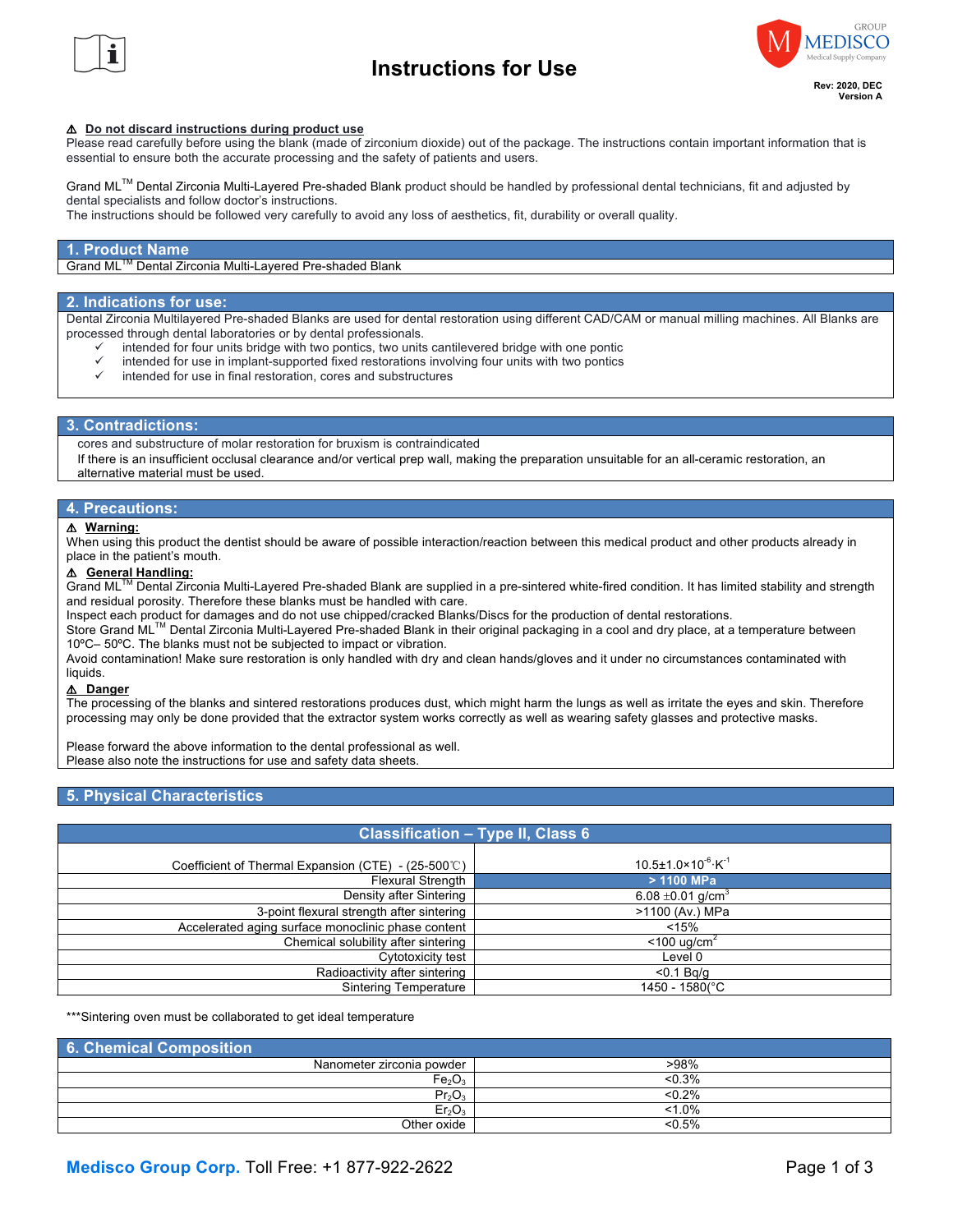



## **Version A**

## **7. Designing**

Failure to observe the wall and connector thickness recommendations may result in a fracture of the final restoration. Set the required data in CAM software and make sure to reserve 2-4 mm for Incisal area (1st layer)

| <b>Designing Guidance</b> |                                                      |                                       |                                                          |
|---------------------------|------------------------------------------------------|---------------------------------------|----------------------------------------------------------|
| <b>Drill Compensation</b> |                                                      | Must be milled from a solid structure |                                                          |
|                           | <b>Recommended Wall</b>                              |                                       |                                                          |
|                           | and Connector Thickness                              | <b>Single Coping</b>                  | <b>Bridge</b>                                            |
|                           | Wall Thickness (substructure)                        |                                       |                                                          |
|                           | Circular<br>Incisal / Occlusal                       | $\geq 0.5$ mm<br>$\geq 0.7$ mm        | $\geq 0.5$ mm<br>$\geq 0.7$ mm                           |
|                           | <b>Connector</b><br><b>Dimensions</b> (substructure) |                                       |                                                          |
| Anterior                  | 3-unit bridge<br>4-unit & more (bridge)              |                                       | $\geq$ 7.0 mm <sup>2</sup><br>$\geq 9.0$ mm <sup>2</sup> |
|                           | Connector<br><b>Dimensions</b> (full contour)        |                                       |                                                          |
|                           | 3-unit bridge<br>4-unit & more (bridge)              |                                       | $\geq$ 7.0 mm <sup>2</sup><br>$\geq 9.0$ mm <sup>2</sup> |
|                           | <b>Wall Thickness (substructure)</b><br>Circular     |                                       |                                                          |
|                           | Incisal / Occlusal                                   | $\geq 0.5$ mm<br>$\geq 0.7$ mm        | $\geq 0.9$ mm<br>$\geq 0.9$ mm                           |
|                           | Connector                                            |                                       |                                                          |
| <b>Posterior</b>          | <b>Dimensions</b>                                    |                                       |                                                          |
|                           | (substructure & full contour)<br>3-unit bridge       |                                       | $\geq 9$ mm <sup>2</sup>                                 |
|                           | 4-unit & more (bridge)                               |                                       | $\geq$ 12 mm <sup>2</sup>                                |
|                           | Cantilever                                           |                                       | $\geq$ 12 mm <sup>2</sup>                                |

## **8. Milling**

- Choose the suitable shade of Grand ML™ Dental Zirconia Multi-Layered Pre-shaded Blanks.
- Fix the zirconia blank in the specific clamping device.
- $\checkmark$  After the restorations have been digitally designed, program your milling machine and enter the enlargement factor EF (please see the blank). The mill operator should refer to the operating instructions for the applicable milling system used for the specified programming<br>method for input of the EF. The specific EF is located on the Grand ML™ Dental Zirc
- Start the milling process.

## **9. Sintering**

Once milled, all Grand ML™ Dental Zirconia understructures and crowns must go through a final sintering cycle prior to finishing and porcelain application.

- $\checkmark$  Remove milled crown or bridge from blank and pre-trim with special tools.
- $\checkmark$  Remove any residual dust from the crown or bridge with brush and air gun.
- Use the coloring/shading technique if needed.
- Place the restorations in a sintering zirconia tray in the sintering oven.
- ! **Please note that:** Sintering oven must be collaborated!
	- Program your sintering oven in order to achieve the recommended temperatures according to the Sintering Temperature Chart below.
	- For proper sintering ensure that the oven reaches 1530 °C and holds at this temperature for 2.5 hours.
	- $\checkmark$  Allow the oven to cool sufficiently in order to safely remove the restorations.

 $\Delta$  Do not open the furnace before it cools down completely and it is safe to remove the restorations.

## **Sinter instructions:**

| Units\Rate     | Ramp Temp $(^{\circ}C / h)$ | T. max $(^{\circ}C)$ | Dwell Time (h) | <b>Cooling</b>  |  |
|----------------|-----------------------------|----------------------|----------------|-----------------|--|
| Crowns         | 600                         | 1450-1550            | 1-2            |                 |  |
| <b>Bridges</b> | 300                         | 1450-1550            | 1-3            | Natural cooling |  |